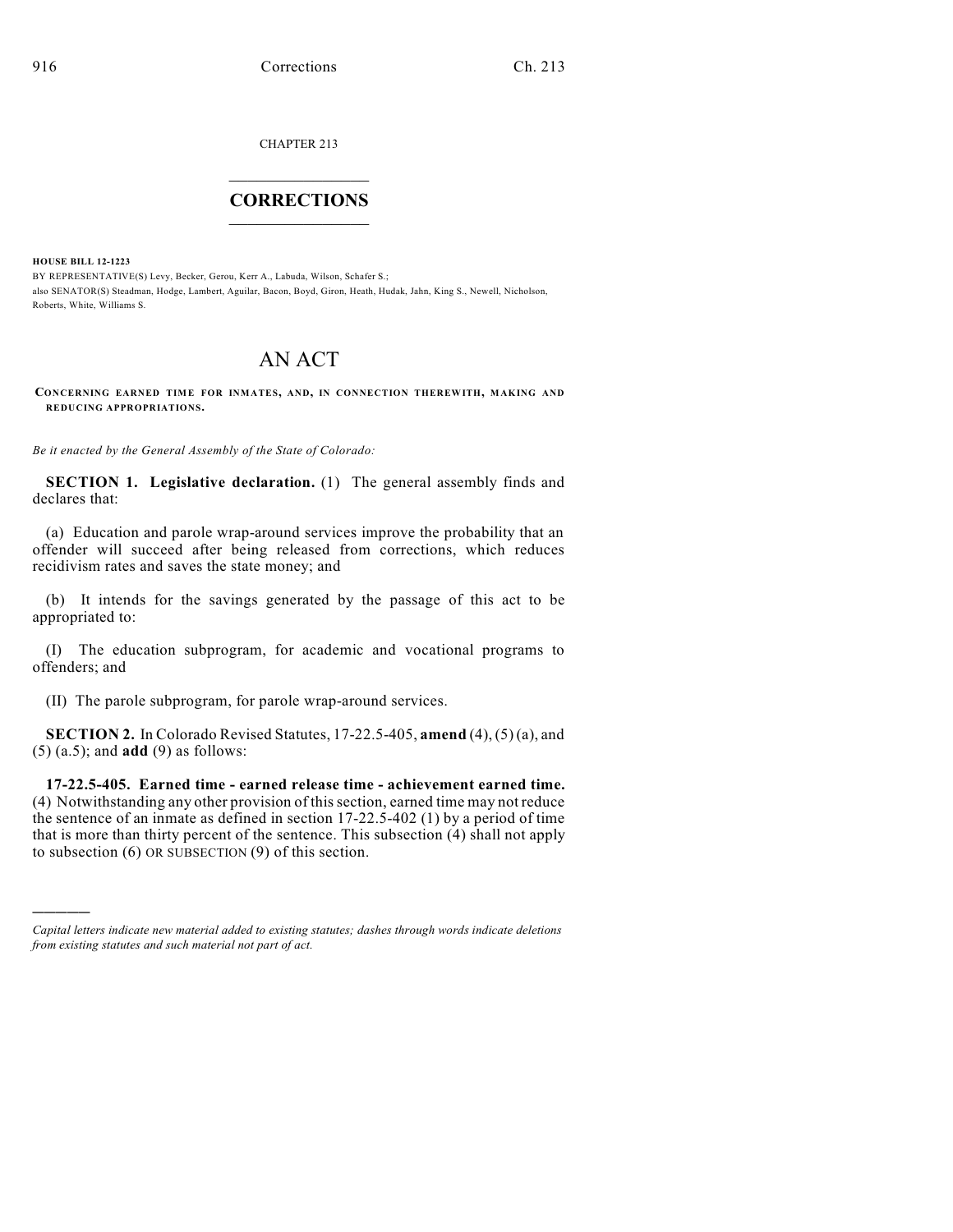## Ch. 213 Corrections 917

(5) (a) Notwithstanding subsections (1), (2), and (3) of this section,  $\overline{m\sigma}$  AN offender who is sentenced and paroled for a felony offense other than a nonviolent felony committed on or after July 1, 1993, shall NOT be eligible to receive any earned time while such THE offender is on parole. or while such offender is reincarcerated after a revocation of the mandatory period of parole pursuant to section  $18-1.3-401(1)(a)(V)$ , C.R.S. An offender who is sentenced and paroled for a nonviolent felony offense committed on or after July 1, 1993, shall be eligible to receive any earned time while such THE offender is on parole. but shall not be eligible for earned time while such offender is reincarcerated after a revocation of the mandatory period of parole pursuant to section  $18-1.3-401(1)$  (a) (V), C.R.S.

(a.5) Notwithstanding the provisions of paragraph (a) of this subsection (5), an offender who is sentenced for a felony committed on or after July 1, 1993, and paroled on or after January 1, 2009, shall be eligible to receive any earned time while on parole or after reparole following a parole revocation. The offender shall not be eligible for earned time while the offender is reincarcerated after revocation of the mandatory period of parole pursuant to section  $18-1.3-401(1)(a)(V)$ , C.R.S.

(9) (a) NOTWITHSTANDING ANY PROVISION OF THIS SECTION TO THE CONTRARY, IN ADDITION TO THE EARNED TIME AUTHORIZED IN THIS SECTION, AN OFFENDER WHO SUCCESSFULLY COMPLETES A MILESTONE OR PHASE OF AN EDUCATIONAL, VOCATIONAL, THERAPEUTIC, OR REENTRY PROGRAM, OR WHO DEMONSTRATES EXCEPTIONAL CONDUCT THAT PROMOTES THE SAFETY OF CORRECTIONAL STAFF, VOLUNTEERS, CONTRACTORS, OR OTHER PERSONS UNDER THE SUPERVISION OF THE DEPARTMENT OF CORRECTIONS, MAY BE AWARDED AS MANY AS SIXTY DAYS OF ACHIEVEMENT EARNED TIME PER PROGRAM MILESTONE OR PHASE OR PER INSTANCE OF EXCEPTIONAL CONDUCT, AT THE DISCRETION OF THE EXECUTIVE DIRECTOR; EXCEPT THAT AN OFFENDER SHALL NOT BE AWARDED MORE THAN ONE HUNDRED TWENTY DAYS OF ACHIEVEMENT EARNED TIME PURSUANT TO THIS SUBSECTION (9).

(b) AS USED IN THIS SECTION, UNLESS THE CONTEXT OTHERWISE REQUIRES, "EXCEPTIONAL CONDUCT" INCLUDES, BUT IS NOT LIMITED TO:

(I) SAVING OR ATTEMPTING TO SAVE THE LIFE OF ANOTHER PERSON;

(II) AIDING IN THE PREVENTION OF SERIOUS BODILY INJURY OR LOSS OF LIFE;

(III) PROVIDING SIGNIFICANT ASSISTANCE IN THE PREVENTION OF A MAJOR FACILITY DISRUPTION;

(IV) PROVIDING SIGNIFICANT ASSISTANCE IN THE SOLVING OF A COLD CASE, AS DEFINED IN SECTION 24-4.1-302 (1.2), C.R.S.;

(V) ACTING TO PREVENT AN ESCAPE; OR

(VI) PROVIDING DIRECT ASSISTANCE IN A DOCUMENTED FACILITY OR COMMUNITY EMERGENCY.

**SECTION 3. Appropriation.** (1) For the implementation of this act, general fund appropriations made in the annual general appropriation act to the department of corrections for the fiscal year beginning July 1, 2012, are adjusted as follows: